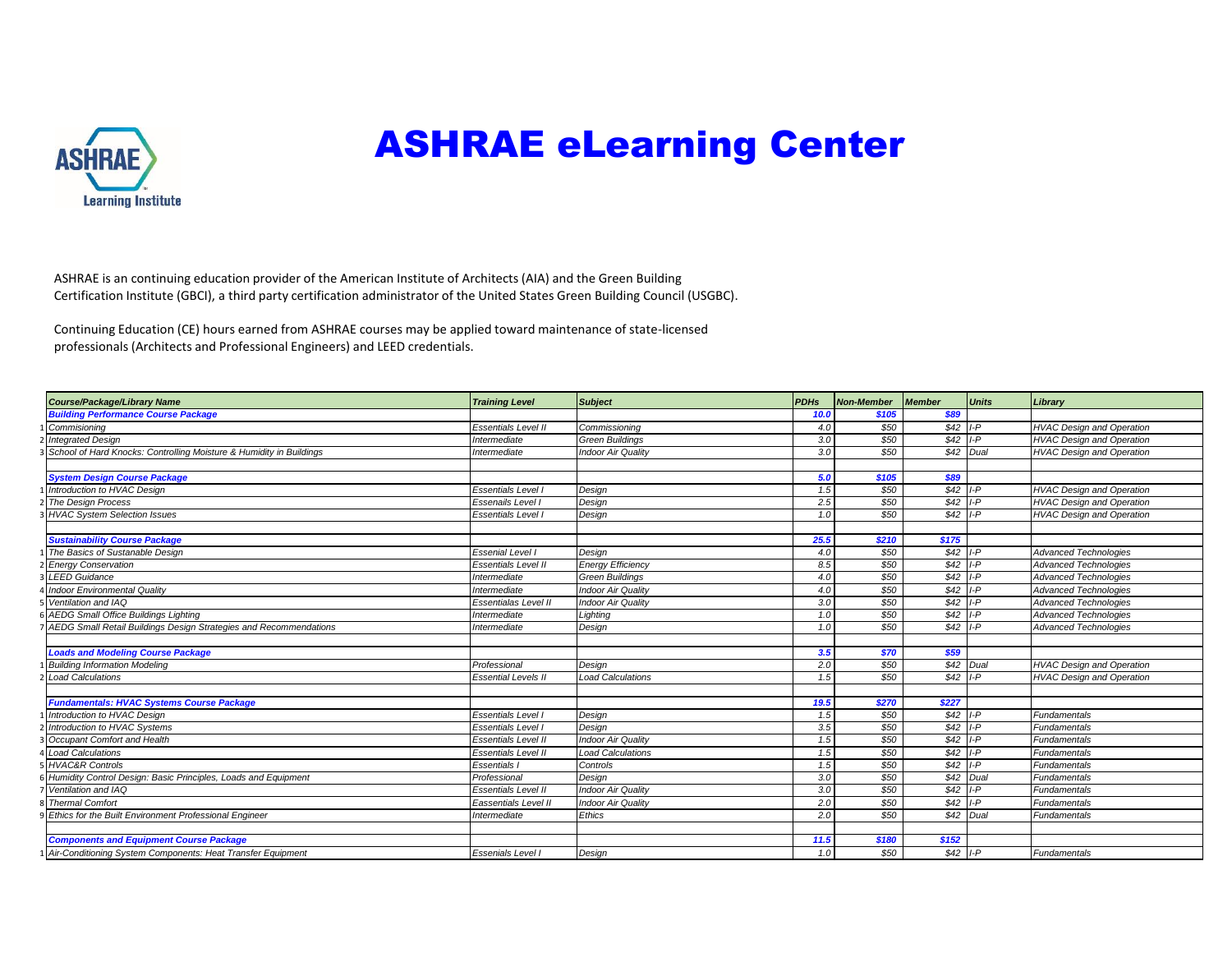| Air-Conditioning System Components: Pumps, Valves, Piping and Ductwork | <b>Essentials Level I</b>  | Design                             | 1.5  | \$50  | $$42$ I-P |               | Fundamentals           |
|------------------------------------------------------------------------|----------------------------|------------------------------------|------|-------|-----------|---------------|------------------------|
| <b>Building Control</b>                                                | <b>Essential Level II</b>  | Controls                           | 2.5  | \$50  | \$42      | $I - P$       | Fundamentals           |
| Introduction to Zones                                                  | Essentials Level II        | Design                             | 1.5  | \$50  | \$42      | $I - P$       | Fundamentals           |
| Single Zone Air Handlers and Unitary Equipment                         | Essentials Level II        | Design                             | 3.0  | \$50  | \$42      | I-P           | Fundamentals           |
| Multiple Zone Air Systems                                              | Essentials Level II        | Design                             | 2.0  | \$50  | \$42      | I-P           | <b>Fundamentals</b>    |
|                                                                        |                            |                                    |      |       |           |               |                        |
| <b>System Essentials Course Package</b>                                |                            |                                    | 8.0  | \$140 | \$118     |               |                        |
| <b>Central Plants</b>                                                  | Essentials Level II        | Central Plants                     | 2.0  | \$50  | \$42      | I-P           | <b>HVAC Systems</b>    |
| Air-and-Water Systems                                                  | <b>Essential Level I</b>   | Design                             | 2.0  | \$50  | \$42      | $I - P$       | <b>HVAC Systems</b>    |
| Controls                                                               | Essentials Level I         | Controls                           | 2.0  | \$50  | \$42      | $I - P$       | <b>HVAC Systems</b>    |
| <b>Energy Conservation</b>                                             | <b>Essentials Level I</b>  | <b>Energy Efficiency</b>           | 2.0  | \$50  | \$42      | LP            | <b>HVAC Systems</b>    |
|                                                                        |                            |                                    |      |       |           |               |                        |
| <b>Air Systems Course Package</b>                                      |                            |                                    | 2.5  | \$105 | \$89      |               |                        |
| Introduction to All-Air Systems                                        | Essentials Level I         | Design                             | 0.5  | \$50  | \$42      | $I - P$       | <b>HVAC Systems</b>    |
| Dual-Duct and Multizone All-Air Systems                                | Essentials Level I         | Design                             | 1.5  | \$50  | \$42      | $I - P$       | <b>HVAC Systems</b>    |
| Simple Rooftop All-Air Systems                                         | Essentials Level           | Design                             | 0.5  | \$50  | \$42      | LP            | <b>HVAC Systems</b>    |
|                                                                        |                            |                                    |      |       |           |               |                        |
| <b>Hydronic Systems Course Package</b>                                 |                            |                                    | 10.5 | \$140 | \$118     |               |                        |
| All-Water Systems                                                      | Essentials Level I         | Design                             | 3.0  | \$50  | \$42      | $I - P$       | <b>HVAC Systems</b>    |
| <b>Hydronic Systems</b>                                                | Essentials Level II        | Hydronics                          | 2.5  | \$50  | \$42      | $I - P$       | <b>HVAC Systems</b>    |
| <b>Hydronic System Architecture</b>                                    | Essentials Level II        | Hydronics                          | 3.0  | \$50  | \$42      | ۱-P           | <b>HVAC Systems</b>    |
| Controls                                                               | Essentials Level I         | Controls                           | 2.0  | \$50  | \$42      | LP            | <b>HVAC Systems</b>    |
|                                                                        |                            |                                    |      |       |           |               |                        |
| <b>Special Systems Course Package</b>                                  |                            |                                    | 7.0  | \$70  | \$59      |               |                        |
| Special HVAC Systems                                                   | Essentials Level II        | Design                             | 3.0  | \$50  | \$42      | $I - P$       | <b>HVAC Systems</b>    |
| <b>Special Applications</b>                                            | Essentials Level           | Controls                           | 4.0  | \$50  | \$42      | I-P           | <b>HVAC Systems</b>    |
|                                                                        |                            |                                    |      |       |           |               |                        |
| <b>HVAC Control Systems-I-P Course Package</b>                         |                            |                                    | 36.5 | \$270 | \$227     |               |                        |
| Introduction to HVAC Control Systems                                   | <b>Essentials Levels</b>   | Controls                           | 4.5  | \$50  | \$42      | $I - P$       | <b>Control Systems</b> |
| <b>Basics of Electricity</b>                                           | Essentials Level I         | Controls                           | 4.5  | \$50  | \$42      | LD            | <b>Control Systems</b> |
| <b>Control Valves and Dampers</b>                                      | Essentials Level           | Controls                           | 6.5  | \$50  | \$42      | I-P           | <b>Control Systems</b> |
| Sensors and Auxiliary Devices                                          | Essentials Level I         | Controls                           | 7.5  | \$50  | \$42      | LP            | <b>Control Systems</b> |
| Self- and System-Powered Controls                                      | Essentials Level II        | Controls                           | 1.5  | \$50  | \$42      | -P            | <b>Control Systems</b> |
| <b>Electric Controls</b>                                               | <b>Essentials Level II</b> | Controls                           | 2.0  | \$50  | \$42      | $I - P$       | <b>Control Systems</b> |
| <b>Pneumatic Controls</b>                                              | Essenetials Level I        | Controls                           | 3.0  | \$50  | \$42      | $I - P$       | <b>Control Systems</b> |
| <b>Control Diagrams and Sequences</b>                                  | <b>Essentials Level II</b> | Controls                           | 3.5  | \$50  | \$42      |               | <b>Control Systems</b> |
| <b>DDC Networks and Protocol</b>                                       | Essentials Level I         | Controls                           | 3.5  | \$50  | \$42      |               | <b>Control Systems</b> |
|                                                                        |                            |                                    |      |       |           |               |                        |
| <b>HVAC Control Systems - SI Course Package</b>                        |                            |                                    | 23.5 | \$175 | \$147     |               |                        |
| <b>Basics of Electricity</b>                                           | <b>Essentials Level I</b>  | Controls                           | 4.5  | \$50  | \$42      |               | <b>Control Systems</b> |
| Control Valves and Dampers                                             | Essentials Level I         | Controls                           | 6.5  | \$50  | \$42      |               | <b>Control Systems</b> |
| <b>Control Diagrams and Sequences</b>                                  | Essentials Level II        | Controls                           | 3.5  | \$50  | \$42      | S.            | <b>Control Systems</b> |
| DDC Introduction to Hardware and Software                              | Essentials Level I         | Controls                           | 4.5  | \$50  | \$42      |               | <b>Control Systems</b> |
| DDC Specification, Installation and Commissioning                      | Essentials Level I         | Controls                           | 4.5  | \$50  | \$42      | SI.           | <b>Control Systems</b> |
|                                                                        |                            |                                    |      |       |           |               |                        |
| <b>DDC Controls -I-P Course Package</b>                                |                            |                                    | 8.0  | \$70  | \$59      |               |                        |
| <b>DDC Networks and Protocols</b>                                      | Essentials Level i         | Controls                           | 3.5  | \$50  | \$42      |               | <b>Control Systems</b> |
| DDC Specification, Installation and Commissioning                      | <b>Essentials I</b>        | Controls                           | 4.5  | \$50  | \$42      | $I - P$       | <b>Control Systems</b> |
|                                                                        |                            |                                    |      |       |           |               |                        |
| <b>DDC Controls - SI Course Package</b>                                |                            |                                    | 9.0  | \$70  | \$59      |               |                        |
| DDC Introduction to Hardware and Software                              | Essentials Level I         | Controls                           | 4.5  | \$50  | \$42      |               | <b>Control Systems</b> |
| DDC Specification, Installation and Commissioning                      | Essentials Level I         | Controls                           | 4.5  | \$50  | \$42      | <sub>SI</sub> | <b>Control Systems</b> |
|                                                                        |                            |                                    |      |       |           |               |                        |
| <b>AC and Refrigeration Principles Course Package</b>                  |                            |                                    | 6.0  | \$140 | \$118     |               |                        |
| Psychrometrics                                                         | <b>Essentials Level II</b> | Thermodnyanics and Psyrchrometrics | 1.0  | \$50  | \$42      |               | Fundamentals           |
| Refrigeration System Parameters and Performance                        | <b>Essentials Level II</b> | Refrigeration                      | 0.5  | \$50  | \$42      | $I - P$       | Fundamentals           |
| Refrigerants                                                           | Essentials Level II        | Thermodnyanics and Psyrchrometrics | 2.0  | \$50  | \$42      | $I - P$       | <b>Fundamentals</b>    |
| Compressors                                                            | <b>Essentials Level II</b> | Refrigeration                      | 2.5  | \$50  | \$42      | $I-P$         | Fundamentals           |
|                                                                        |                            |                                    |      |       |           |               |                        |
| <b>Electrical System Design Course Package</b>                         |                            |                                    | 6.6  | \$175 | \$147     |               |                        |
| <b>Power Distribution Applications</b>                                 | <b>Essentials Level I</b>  | Design                             | 1.0  | \$50  | \$42      | $I - P$       | <b>HVAC Systems</b>    |
| Design for Building Electrical Systems                                 | <b>Essentials Level I</b>  | Design                             | 1.5  | \$50  | $$42$ I-P |               | <b>HVAC Systems</b>    |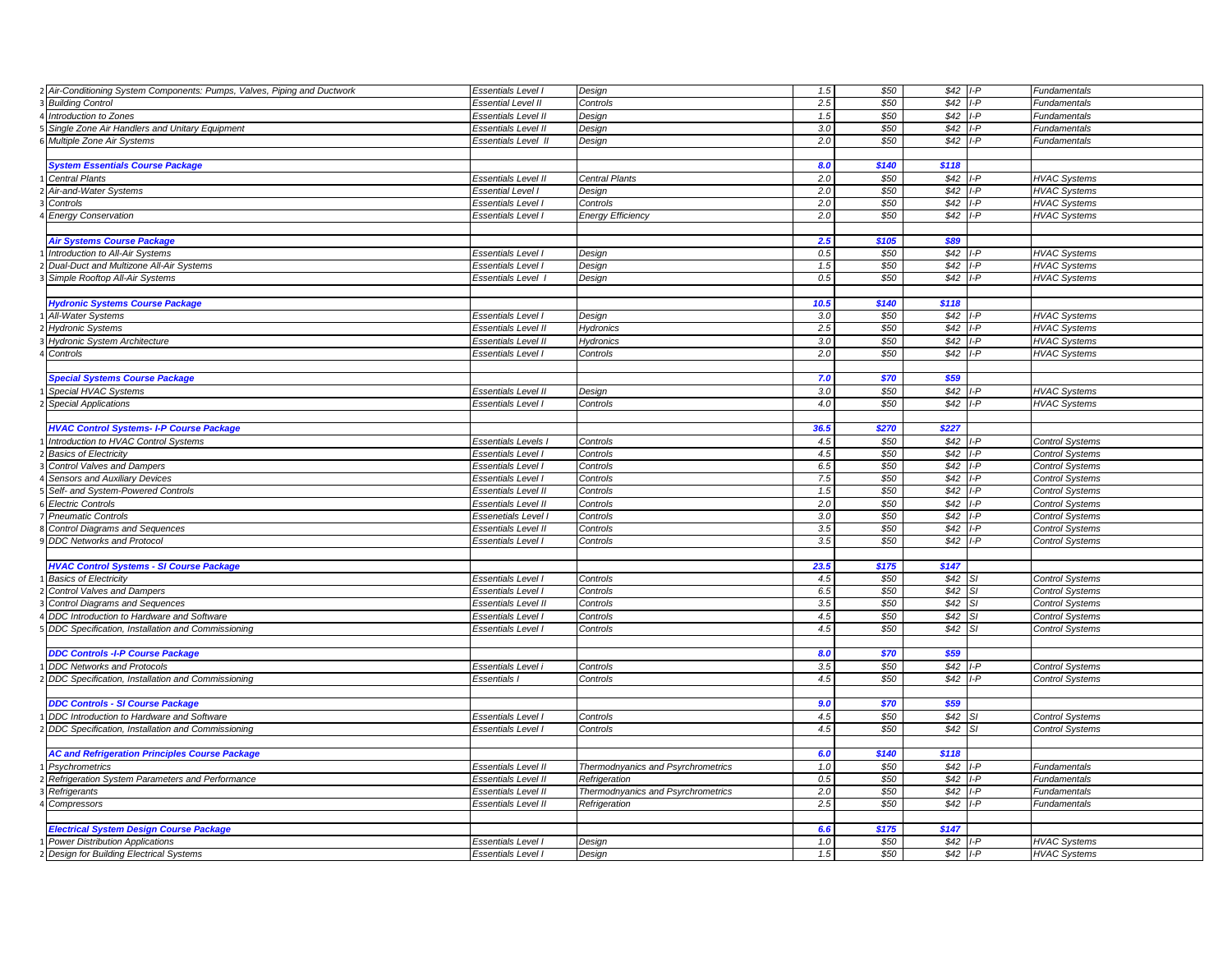| 3 Building Electrical Power Components<br>Essentials Level I                                           | 1.8<br>Design                    | \$50           | $$42$ I-P      |                  | <b>HVAC Systems</b>          |
|--------------------------------------------------------------------------------------------------------|----------------------------------|----------------|----------------|------------------|------------------------------|
| 4 The Electric Utility<br>Essentials Level I                                                           | 1.3<br>Operation and Maintenance | \$50           | $$42$ I-P      |                  | <b>HVAC Systems</b>          |
| 5 Direct Current Electrical Systems<br>Essentials Level I                                              | 1.0<br>Design                    | \$50           | $$42$ I-P      |                  | <b>HVAC Systems</b>          |
|                                                                                                        |                                  |                |                |                  |                              |
| Standard 62.1: Ventilation for Acceptable Indoor Air Quality Course Package                            | 10.1                             | \$175          | \$147          |                  |                              |
| Standard 62.1-2007: Natural Ventilation and Exhaust<br>Intermediate                                    | <b>Indoor Air Quality</b><br>1.5 | \$50           | $$42$ I-P      |                  | <b>Standards</b>             |
| Standard 62.1-2013: Natural Ventilation Procedure<br>Professional                                      | 1.5<br><b>Indoor Air Quality</b> | \$50           | $$42$ I-P      |                  | <b>Standards</b>             |
| Standard 62.1-2010 - Ventilation Rate Procedure<br>Intermediate                                        | 3.0<br><b>Indoor Air Quality</b> | \$50           |                | $$42$ Dual       | <b>Standards</b>             |
| Standard 62.1-2007: Recirculating and Treating Indoor Air<br>Intermediate                              | 1.7<br><b>Indoor Air Quality</b> | \$50           | \$42           | $I - P$          | <b>Standards</b>             |
| Standard 62.1-2007: Moisture and Mold Control<br>Intermediate                                          | 2.4<br>Moisture and Humidity     | \$50           | $$42$ I-P      |                  | <b>Standards</b>             |
|                                                                                                        |                                  |                |                |                  |                              |
| <b>Standard 90.1: Energy Standard for Buildings Course Package</b>                                     | 9.8                              | \$140          | \$118          |                  |                              |
| Standard 90.1-2004: Lighting - General and Mandatory Provisions<br>Intermediate                        | 2.2<br><b>Energy Efficiency</b>  | \$50           | $$42$ I-P      |                  | <b>Standards</b>             |
| Standard 90.1-2004: Energy Cost Budget Method<br>Intermediate                                          | <b>Energy Efficiency</b><br>1.9  | \$50           | $$42$ I-P      |                  | <b>Standards</b>             |
| Using Standard 90.1-2010 to Meet LEED Requirements<br>Professional                                     | 3.0<br><b>LEED Compliance</b>    | \$50           | $$42$ I-P      |                  | <b>Standards</b>             |
| Architects: Overview of Mechanical Systems<br><b>Essentials II</b>                                     | 2.7<br><b>Energy Efficiency</b>  | \$50           | $$42$ I-P      |                  | <b>Standards</b>             |
|                                                                                                        |                                  |                |                |                  |                              |
| Standard 189.1-2011 - High Performing Green Buildings Course Package                                   | 7.5                              | \$105          | \$89           |                  |                              |
| Standard 189.1-2011 - Water, Sites, and Materials<br>Intermediate                                      | 3.5<br><b>Green Buildings</b>    | \$50           |                | \$42 Dual        | <b>Standards</b>             |
| Standard 189.1-2011 for High-Performance Green Buildings - Energy Efficiency<br>Professional           | 2.0<br><b>Green Buildings</b>    | \$50           | \$42           | Dual             | <b>Standards</b>             |
| Standard 189.1-2011 for High-Performance Green Buildings: Indoor Environmental Quality<br>Professional | 2.0<br><b>LEED Compliance</b>    | \$50           | $$42$ Dual     |                  | <b>Standards</b>             |
|                                                                                                        |                                  |                |                |                  |                              |
| Data Center Design Course Package                                                                      | 5.5                              | \$140          | \$118          |                  |                              |
| <b>Computer Cooling Equipment</b><br>Advanced                                                          | 1.0<br>Data Centers              | \$50           |                | $$42$ Dual       | <b>Advanced Technologies</b> |
| Airflow, Equipment Placement and Heat Release<br>Advanced                                              | Data Centers<br>$1.0$            | \$50           | \$42           | Dual             | <b>Advanced Technologies</b> |
| Liquid Cooling and Facility Cooling Systems<br>Advanced                                                | Data Centers<br>1.5              | \$50           |                | $$42$ Dual       | <b>Advanced Technologies</b> |
| <b>Building Facility and Chilled-Water Systems</b><br>Advanced                                         | 2.0<br>Data Centers              | \$50           |                | $$42$ Dual       | <b>Advanced Technologies</b> |
|                                                                                                        |                                  |                |                |                  |                              |
| <b>Refrigerants Course Package</b>                                                                     | 4.5                              | \$105          |                | <b>\$89</b> Dual |                              |
| Introduction to Refrigerants<br><b>Essentials Level 1</b>                                              | 1.5<br>Refrigerants              | \$50           | \$42           |                  | Fundamentals                 |
| <b>Refrigerant Selection</b><br><b>Essentials Level 1</b>                                              | 1.5<br>Refrigerants              | \$50           | \$42           |                  | Fundamentals                 |
| 3 Refrigerant Management<br><b>Essentials Level 1</b>                                                  | 1.5<br>Refrigerants              | \$50           | \$42           |                  | Fundamentals                 |
|                                                                                                        |                                  |                |                |                  |                              |
| 1 HVAC Design and Operation Library                                                                    | 18.5                             | \$224          | \$189          |                  | $I-P & S I$                  |
| 2 Advanced Technologies Library                                                                        | 31.0                             | \$252          | \$235          |                  | $I-P$ & $SI$                 |
| <b>Fundamentals Library</b>                                                                            | 37.0                             | \$472          | \$398          |                  | $I-P & S I$                  |
| <b>HVAC Systems</b>                                                                                    | 37.1                             | \$504          | \$425          |                  | $I-P$                        |
| <b>Control Systems</b>                                                                                 |                                  |                |                |                  |                              |
| <b>Standards</b>                                                                                       | 77.0<br>27.4                     | \$468<br>\$336 | \$394<br>\$284 |                  | $I-P & S I$<br>IP & S1       |